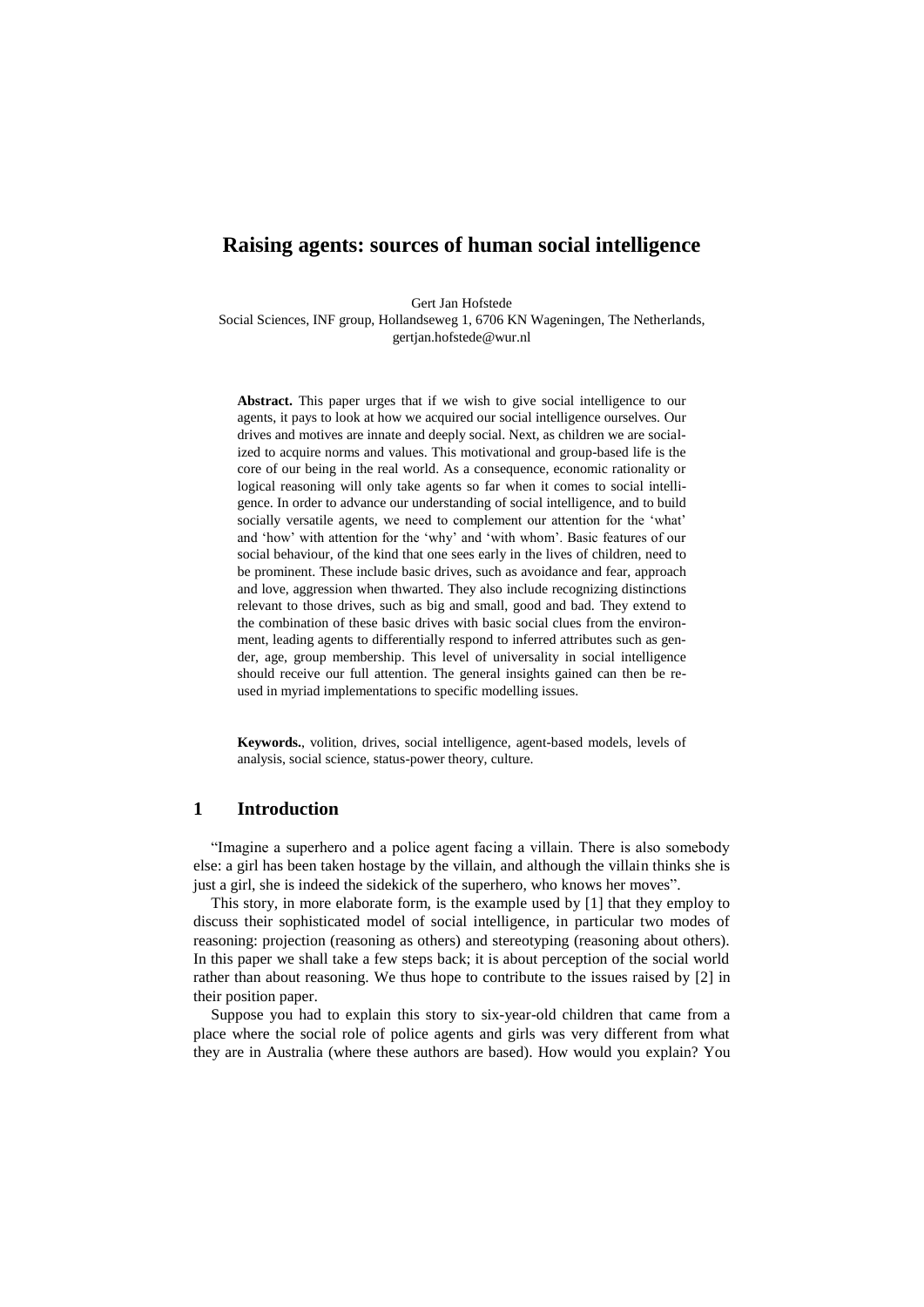would probably start by telling them who was big or small and who was good or bad, and perhaps who was a boy or a girl. But would that answer all their questions?

These questions might very well not be of the 'what' and 'how' kind, but of the 'why' and 'with whom'. They might ask whether you knew the superhero, why the superhero was so strong, who was strongest, who was friends or family with whom, whether the girl was the child of one of the others, why there was no boy.

Indeed, children from different continents might definitely have widely different pre-conceived ideas. For instance, is a policeman good or bad? Is he 'one of us' or 'one of them'? 'Policeman' could be just another word for 'villain'. Or take the girl: does it make any sense for a girl to be a 'sidekick' of a superhero? What would a sidekick do? Is it a sort of wife, or sister, or child?

I am introducing and discussing this example here since it is from a very recent and up to date article, but I could have used any of a number of rather similar examples to point out that the examples used in AI papers tend to assume social knowledge on the part of their readers that cannot be taken for granted in the real world.

The point of using the children is that AI agents are like children, but even more ignorant, in the sense that they do not know any of the preconceived categories from any civilization. The designers have to teach agents everything about their world. There is also a difference: real children have to learn to understand the full complexity of the world, while agents typically live in a very narrowly finite world.

In this essay-style paper I explore how the comparison between children and agents can inform the design of socially intelligent agents. Learning in children is introduced. Then, the big picture is used to search for theory that can allow agents to socialize. There is a discussion that touches on levels of analysis, on norms and values, on language and embodiment. It also revisits the villain-superhero story in terms of the model primitives from the literature. A brief conclusion ends the article.

### **2. Raising agents**

Now suppose that we wish to create more socially intelligent agents. How do children become socially intelligent? Can we raise our agents as we raise our children? In a sweeping picture, we can say that children are born with certain capabilities, and then raised by their caretakers and the wider society to bring these capacities to fruition. There are recognizable sequences in development, and they require social intercourse. A new-born is immediately driven to need things. It wants to be fed and held. As it grows up the range of needs becomes wider, but the drive to have them satisfied remains. The first thing that a baby learns is to express intentions and to respond to the intentions of others, e.g. by smiling, babbling or becoming agitated. In this way a baby can show whom it loves and whom it fears. It also develops empathy. These innate capacities must be crucial for developing so early. They even precede the development of basic motor skills.

Then, 'it takes a village to raise a child'. Every day, while attempting to satisfy its drives, the child is subjected to endless interactions and also performs millions of experiments by behaving in a certain way and receiving feedback. This is how it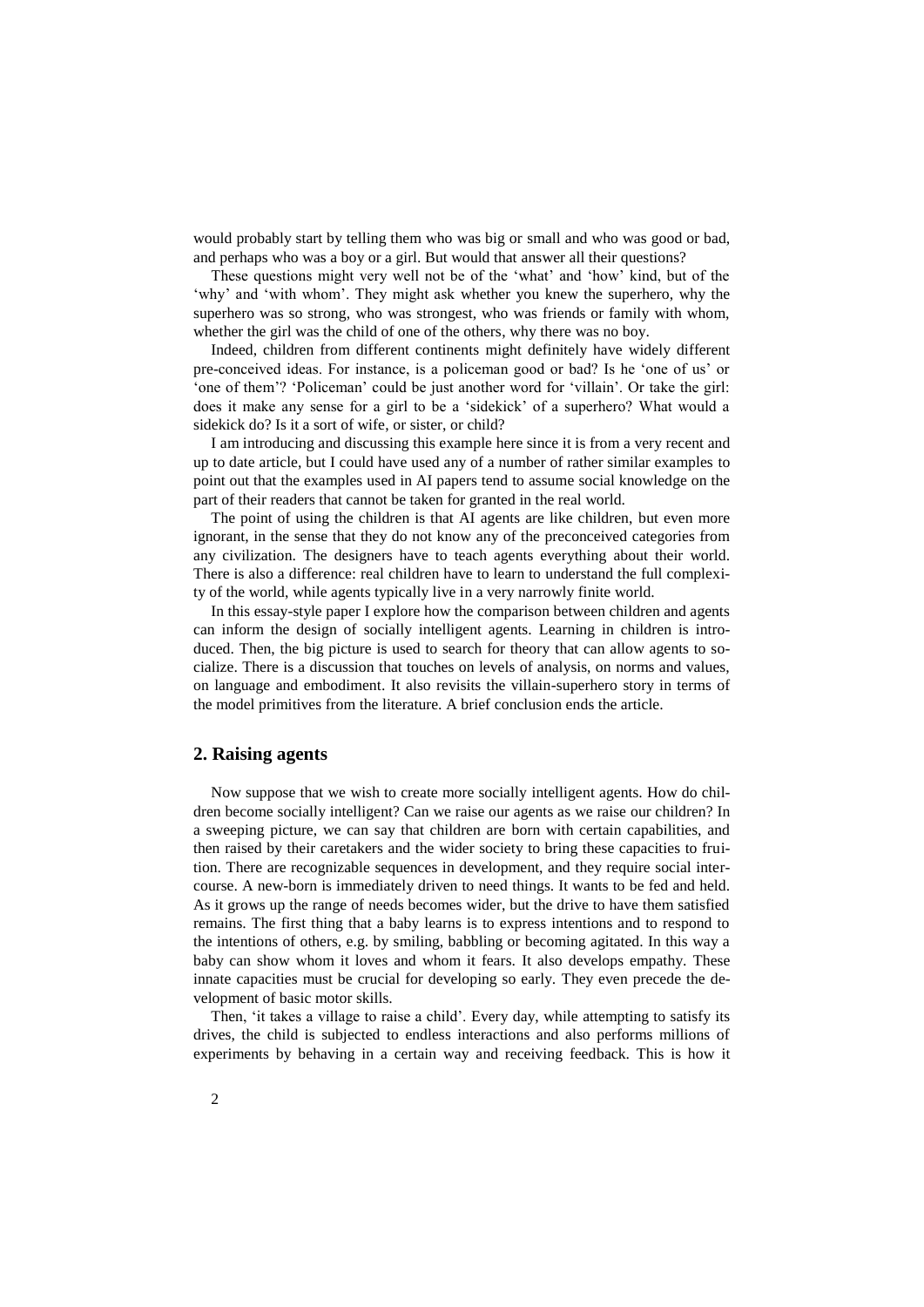learns which behaviours are rewarded and which are punished, which distinctions are meaningful (such as big/small, good/bad, boy/girl, clean/dirty) and which categories or groups of people should be treated differently.

It is thus that our children acquire a mental architecture of social life that underpins and precedes their reasoning in any particular situation. The question now becomes whether we can re-use some of this in developing socially intelligent agents. Ideally, such social intelligence could be re-used for all kinds of applications, notably virtual agents and robots. Naturally, such applications would require supplementing social intelligence with other capacities, such as sensory skills, language skills and motor skills. All this is in accordance with child development.

### **From child to agent**

The child-agent metaphor could be pursued in various ways; one could try for instance to mimic the years-long inductive learning process. Here we shall take the simpler stance that we might socialize our agents in one fell swoop by inculcating drives, as well as a full-fledged architecture of the social world, in their minds. Which concepts and theories can help us here? These should be so general that we could build our models of social intelligence on them without running into the issue of assuming all kinds of preconceptions. They should build on a limited number of primitives that the agents would have to be taught, such as power, fear, aggression, relationships, and love. Selecting which primitives to use and designing a meta-model containing them is a crucial task that the theories should help us with.

In conclusion, we can look for theory at this level of generality.

## **2 Basic theory for social intelligence**

So many disciplines exist in the social sciences, and so many theories in each of them, that it might at first seem a rather haphazard, if not hopeless, task to select theories that can help us model socially intelligent agents in the generalist sense defined above.

Are there criteria by which to select theories? We propose the following:

- Distinguish levels of aggregation that have shown in practice to be relevant to social life and select theories at the most important levels;
- Select theories that are sparse, so that they do not complicate but simplify the modeller's life;
- Use theories that have proven their real-world relevance;
- Use theories that can happily be combined into a coherent meta-model.

Levels of analysis could be, in order of ascending universality: brain circuitry, individual psychology, social psychology, sociology, cross-cultural psychology, biology. In addition, evolutionary and developmental approaches could be used.

This paper will limit itself to four levels: the individual, the group, the sociological and the cultural level. I believe these levels to be essential, and a good starting point. The text will introduce a theory at each of these levels that can be used for modelling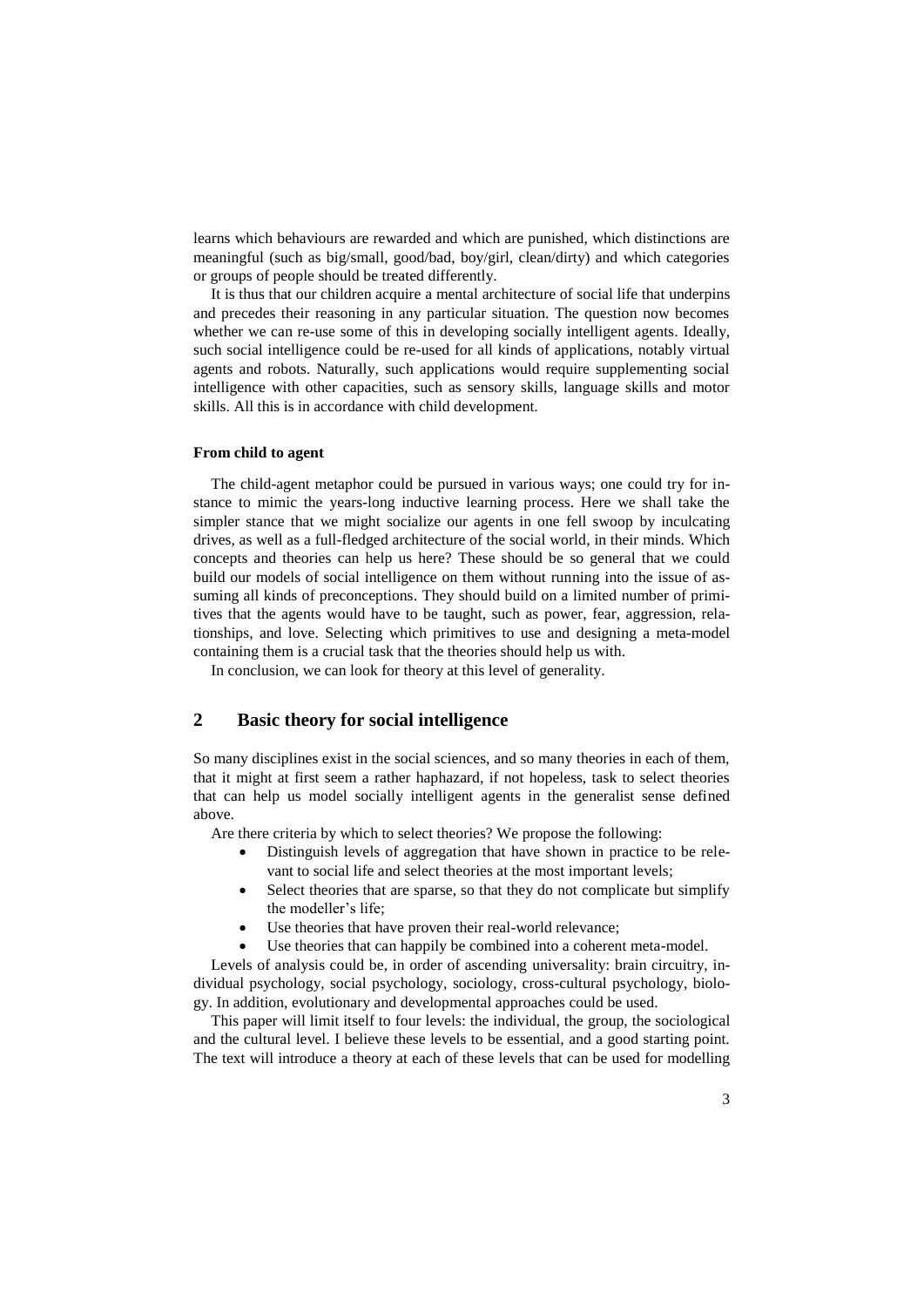agents that are socially intelligent in a generic way. Other theories could be used; the theories mentioned here are ones I have used in previous work [2,10,14,15,18].

#### **2.1 Individual motivation**

For the design of agent systems that delve into the psyche of individual agents, theories of human motivation may help.

Some of these have great face validity but not such a lot of empirical support. This might be due to two things. First, there is the simple task of interpretation: recognizing concepts in real-world events. Take any social event seen by several people and it is likely they have a different interpretation. Secondly, there is the fact that in reality there are always such a lot of factors impinging on individuals that the signal caused by individuals' motives gets drowned in the noise of other influences. This makes it hard both to define motives and to recognize their operation. This state of affairs characterizes the theories on motives by McClelland, on human needs by Maslow, and on emotions by Frijda. All three have found widespread use, could be really useful for agent designers, but could be attacked on empirical grounds by those who want statistical proof.

McClelland [\[3\]](#page-10-2) took children's stories from many countries and carried out content analysis on basic motives of the characters in the stories. He distinguishes four motives: achievement, affiliation, avoidance and power motive. McClelland did analyses at country level that interestingly show correlations with Hofstede's dimensions of culture, e.g. a masculine culture correlates with more achievement motivation in the characters (Geert Hofstede, unpublished). McClelland himself is mainly concerned with the level of the individual.

Maslow [\[4\]](#page-10-3), a clinical psychologist, found that his patients would be traumatized in recognizable ways depending on deprivations they suffered on a limited number of basic needs that he termed physiological, safety, love and belonging, esteem, and selfactualization. These come close to the 'drives' that I assumed in children.

Frijda [\[5\]](#page-10-4) spent his career studying human emotions and the basic tendencies underlying them. Among these, approach and avoidance are key, as well as positive and negative affect.

It does not take heavy intellectual gymnastics to see these three theories as cutting more or less the same cake in different ways. Each could be used for agent design.

McCrae's trait theory [\[6\]](#page-10-5) delves less deep than these theories, but takes a more empirical point of view. Studies in many countries confirm the existence of five dimensions: Openness, Conscientiousness, Extraversion, Agreeableness, and Neuroticism ('OCEAN'). It's not about motives but about the behaviours that result from whatever factors that might cause them, including motives. The theory has received good empirical confirmation across many cultures. Average personality varies across culture [\[7\]](#page-10-6). There might be a sixth trait, 'dependence on others', that becomes apparent if Asians are compared to Western people [\[8\]](#page-10-7).

Depending on a simulation's aim, designers need not be too concerned about the precise differences between agents at individual level, as long as the individuals have basic human drives and heterogeneity.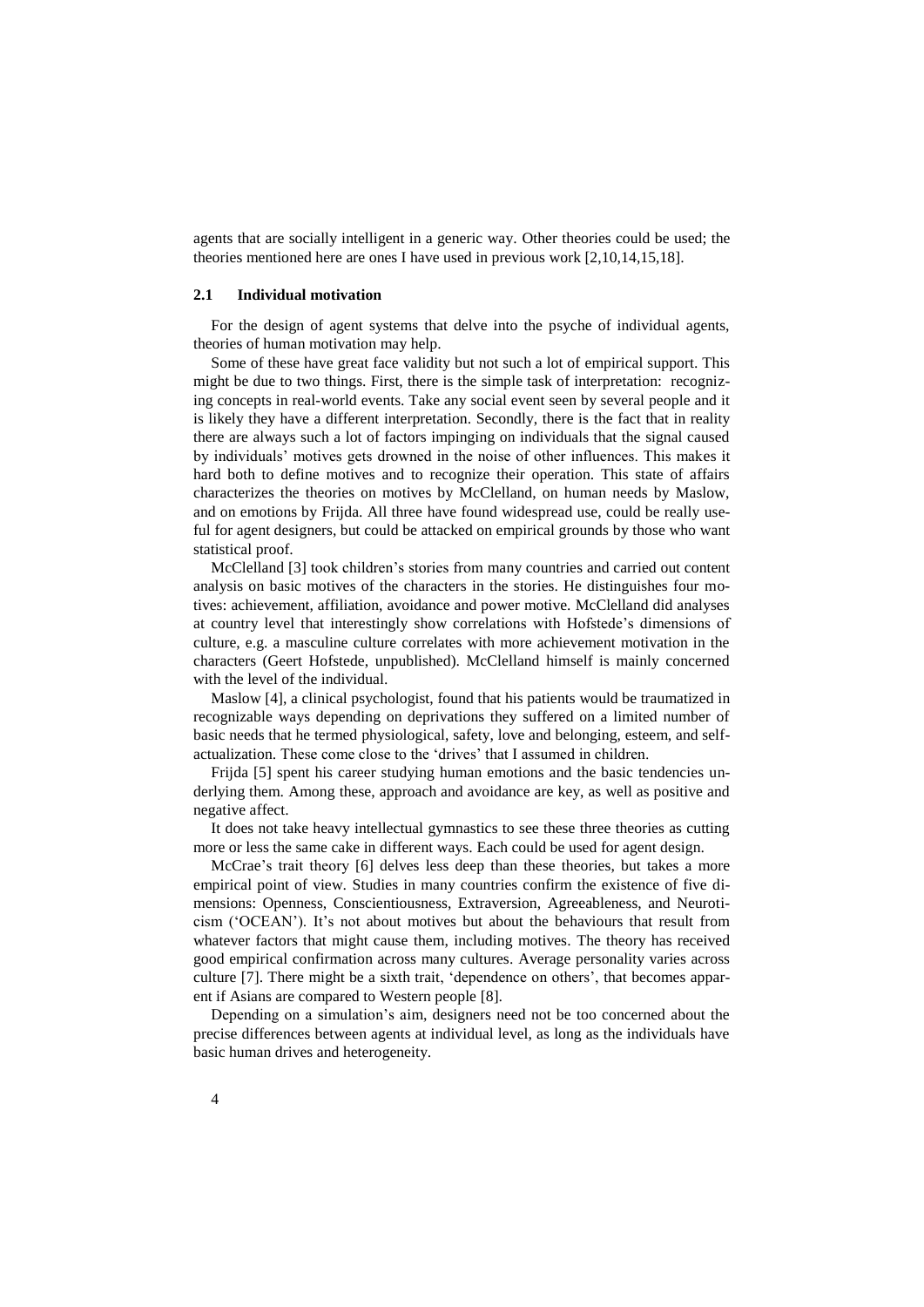What about norms and values? Values, as I use the word, are different from drives and motives. We are born with drives, while we learn our values from others. Values, therefore, belong to the realm of either social identity or culture. Much the same holds for norms. Both concepts will be discussed after all levels of analysis have been introduced.

### **2.2 Social identity**

There is overwhelming evidence [\[9\]](#page-10-8) that people, from wherever in the world they might be, are prone to dividing the social world into 'we' and 'they', and that this is a process that happens at many scales of time and intensity. We have a family, a people, various groups of very different persistence and closeness. We tend to commit to those groups that will provide us with social status.

It is surprisingly easy to call social identities into existence. At the most ephemeral level we can don yellow and red shirts and immediately change our behaviour accordingly. People understand group boundaries and commit to roles in groups. Infants tend to consider everyone as a group member, but are quick in seizing cues to the contrary from their caretakers. Such capacities would much benefit virtual agents.

Social identity has been used for agent design [\[10\]](#page-10-9) but the search for good models is by no means finished  $[2, 11]$  $[2, 11]$ . The implicit default in agent world so far is that there is just one group; social identity is usually simply disregarded. In a simulation that includes agents with norms this becomes problematic. Norms vary by group. Adherence to, or violation of, norms are typically used by people as social signals, not just about the validity of these norms, but also about group membership [\[12\]](#page-11-1) or status.

### **2.3 Sociology**

Sociology can tell us things about the dynamics of social life, generalized across people. They shed light about what motivates people to engage in social interaction.

A theory that grants people their basic drives, allows for individual deliberations, and that is sparse, generic across all people, and sociological, is status-power theory by Theodore Kemper [\[13\]](#page-11-2). I believe this theory to be eminently suitable for agent world design. It posits that people are driven to both claim and confer status on one another in a context of reference groups; thus it sits well with social identity theory. Only if someone receives less status than they feel they deserve, they will be tempted to resort to power moves. Status and power moves can take thousands of forms, discussed at length by Kemper. A brief overview of Kemper's theory is presented in [\[11\]](#page-11-0).

Backed up by years of study as well as by empirical support, Kemper posits that people are driven to both claim status for themselves and confer status on one another. His concept of status is very generic and includes what is usually termed love as well as what is usually called esteem. Hence Maslow's 'love and belonging' and 'esteem' can be conceptualized as status in reference groups without much trouble. Belonging could translate to being accepted in a group by being given the signs of status that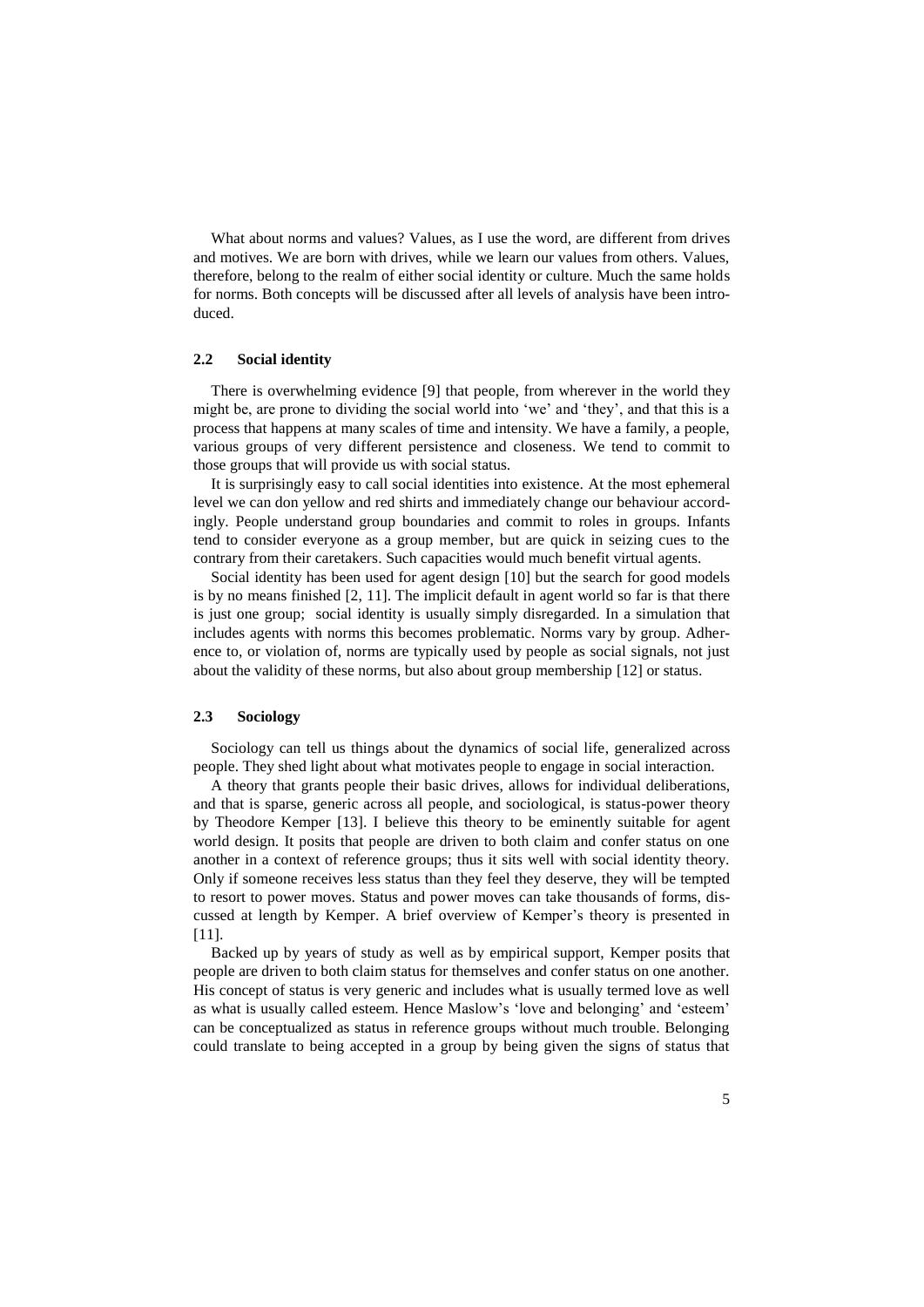signify acceptance. Love translates to an agent being driven to voluntarily give love, a form of status, while esteem does the same for respect, another form of status.

Kemper himself stresses the unifying potential of status-power theory. He describes derivations for theories of emotions, ideas, social identity, and motivation, among others. He also indicates that much of what we do could be seen as a cover-up of underlying status-power motivations, to which there is a coherent system. It is that underlying system that can be the focus of agent-based models.

Kemper's work has not been used in ABM before [\[11\]](#page-11-0). A related theory, smaller in scope of application but more detailed, that has recently been used in an agent-based model is Affect Control Theory by US sociological social psychologist David Heise [\[14\]](#page-11-3). Heise posits that people trade 'affective meaning' during group meetings. Affective meaning effectively consists of a perceived status conferral element ('evaluation', ranging from pleasant to unpleasant) and a power element ('potency' ranging from powerful to powerless), as well as an 'activity' element that is less easily interpreted in Kemperian terms. Heise used transcripts of US jury meetings in which the utterings had been classified according to 'Interaction Process Analysis', which distinguishes classes such 'shows solidarity', 'disagrees', 'shows antagonism'. With his agentbased model, Heise was able to convincingly reproduce the distribution of actions by participants, including gender patterns.

### **2.4 Cross-cultural differences**

This level describes the social issues that societies contend with and have solved each in their own way. This concerns ways of dividing social goods that people are driven to strive for: leadership, status, power, love and belonging. It operationalizes the ways in which agents, or people, live in different worlds. Here 'worlds' can refer to societies our countries, or other larger groups that exist from birth. There is now a vast body of evidence that down to the most basic psychological phenomena, such as the relative importance of the basic drives and distinctions, behaviours are culturespecific [\[15\]](#page-11-4). People from different parts of the world do not live for the same things; culture resides in their hearts, that is, for our present purposes, in the parameters of their basic architecture of social life.

While expats, travellers, and people in international jobs tend to know about deepseated cross-cultural differences from experience, hard empirical evidence for this is scarce because it requires uniting disciplines that have mostly operated separately. When aggregated to country level, psychological theories show correlations with dimensions of culture. The links indicated above between McClelland's motives and Hofstede's dimensions, as well as McCrae's traits and Hofstede's dimensions [\[7\]](#page-10-6), testify to this. As a consequence, it just does not make sense to build an agent world of any sophistication without specifying the cultural setting in which it applies.

It is here that our six-year olds will very clearly be distinguishable into those who know the categories, roles and relations implied by the superhero – villain story, and those who interpret these concepts in a way different from what the storyteller implied.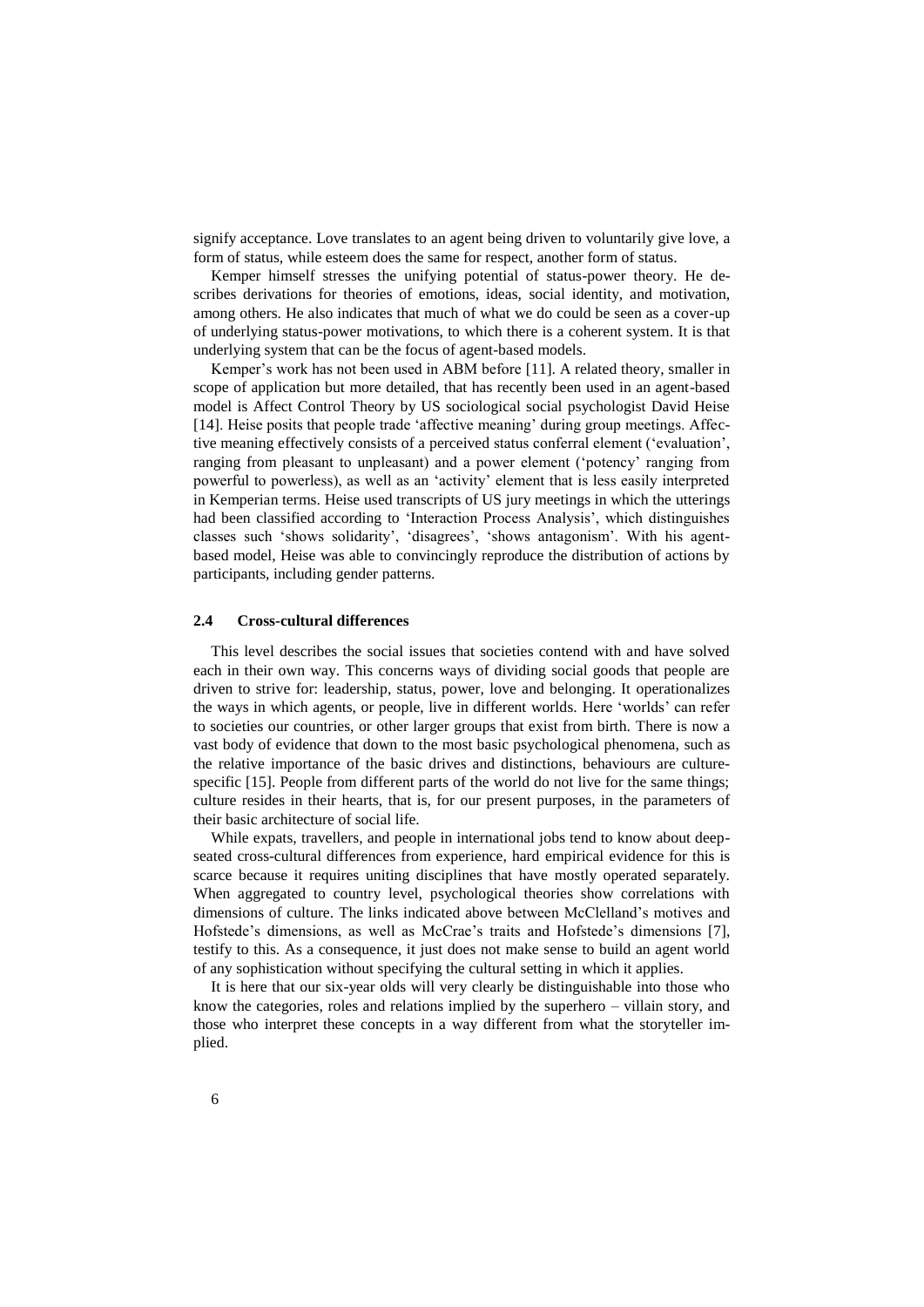The level of culture is difficult to implement and to discuss. It is difficult to discuss, because most people have no experience of cross-cultural differences at a level so conscious that they can make sense of other cultures than their own from these other cultures' perspective. People who have only been immersed in one culture in their lives are like fish that have never lived on land. The level of culture is difficult to implement, because how can you ask a fish to model the water, let alone the land?

At the same time this level is vital. Our cultures are the unwritten rules according to which we self-organize our societies. They contain unconscious, shared values to which people tend to adhere. At this level there is only little cultural change; most of the change that we observe from hype to hype, or from year to year, happens as pattern caused by cultural rules and values. Some of that rapid change in practices is captured in unspoken norms that are commodities around which group membership issues are played out, for instance what to wear to be considered important in a certain group, or how to greet various categories of people to show appropriate respect. These changes in norms affect practices all the time, but leave the underlying values, such as what level of respect to grant to certain categories of people (parents, strangers, ...) when one meets them, comparably unaffected [\[16\]](#page-11-5). Such norm changes, then, function as signifiers of social identity. They are waves rippling the sea of culture, the deep levels of which are unaffected. Social identities can change on a scale of days or years, without necessarily altering the cultural value system of the society in which they occur. In consequence, agents with cross-cultural skills should distinguish social identity from culture.

Models of culture that allow implementing agent worlds with different cultures have to be comparative ones. There are a number of these, with different empirical bases and different track records when it comes to describing or predicting societylevel phenomena. The theory that has proved most useful so far is the one by Hofstede, including additions made by others in recent years [\[16\]](#page-11-5). It has stood up to many replications by many people, shows continued validity over the years [\[17\]](#page-11-6) and is extensively used both in research and in practical disciplines such as management and organizational behaviour.

### **3 Discussion**

#### **Choice of level of analysis**

Readers may have appreciated that in order for a model to make social transactions happen between agents, some kind of sociological theory cannot be avoided. The agents need a motivational system based on a limited set of innate drives. I have not found any theory that could be an improvement on Kemper's status-power theory in this respect. Kemper's work is also open-ended enough to allow, even require, combination with other theories. Social Identity Theory can be combined with the reference group element of Kemper, since his reference groups are social identities in the mind of an observer. This level needs to be present almost in any case.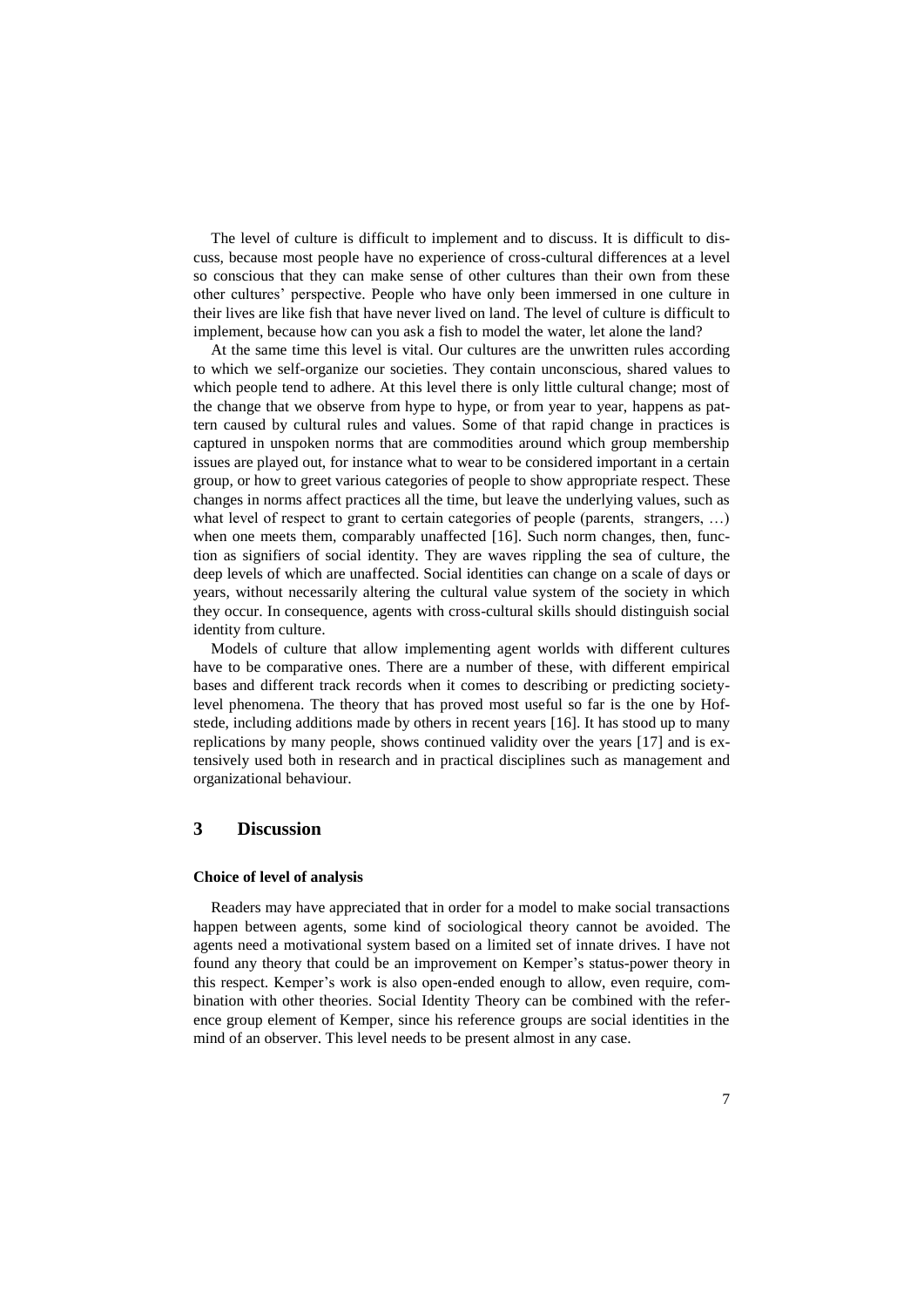In order to pretend at being generalizable beyond a single instantiation, the level of cross-cultural modelling needs to be present, as illustrated by the villain story and its interpretation by children from all over the world.

The level of the individual could be simplified to include only basic drives as per Maslow / Kemper, as well as distributions of variation so that agents are heterogeneous. Actual personalities are not necessarily needed.

Proof-of-concept implementations of agents that operate according to Kemper's ideas in a cross-cultural context are described in [\[18-20\]](#page-11-7). A strong feature of these agents is that depending on their culture they can reach different judgement regarding the appropriateness of behaviours.

#### **Norms and values revisited**

Norms and values are essential concepts for social agents [\[21,](#page-11-8) [22\]](#page-11-9). Unfortunately, their use can cause confusion before levels of analysis have been discussed. This is why I'll return to them at this point in the paper.

The term 'values' has been used at various levels of analysis. Many authors would classify values as attributes of individuals, whereas others see them as shared attributes of the members of a culture; in fact Hofstede [\[16\]](#page-11-5) calls values the unwritten rules of the game of a society. Values direct our drives. A drive for social status will lead agents to behave very differently depending on the values that prevail in the groups to which they affiliate.

To social reality modellers, values will give a mapping from possible agent actions to their social correlates: killing a villain is 'good' or 'bad' for instance. This mapping from specific to its relational meaning in a social intelligence meta-model could be implemented as a 'counts as' function [\[23\]](#page-11-10). So 'killing a villain' is one way to achieve a certain relational result; in this case a way to achieve more social status among the Good Guys. However, under a different value system, or perhaps under the same value system but if one were a member of the villain's group, killing that villain could be a reprehensible crime.

For the term 'norm', all agree that a norm is shared by people. n real life norms are routinely used to mediate membership of social identity groups; one is urged to 'behave', or to 'be a Good Boy'. Many modellers use norms as a prescription for behaviour, others argue that one can deviate from a norm, and some note that there can be different kinds of norms: ideal-types of behaviour, versus actual behaviour. For instance, the ideal might be not to kill, but killing the odd villain does happen. Actually this can perhaps be better explained in terms of group identity: the norm for not killing only holds between members of one's group.

As mentioned above, the difference between values as discussed here at society level, and norms at the level of social identity, is that the latter are more changeable; one could even say adherence to, deviation from and creation of norms are used as commodities to mediate group membership that have the effect of preserving value systems. As Blaise Pascal formulated it: "Plus ca change, plus c'est la reste la même chose." An analogous saying in English is "we watch the ripple, and take the lake for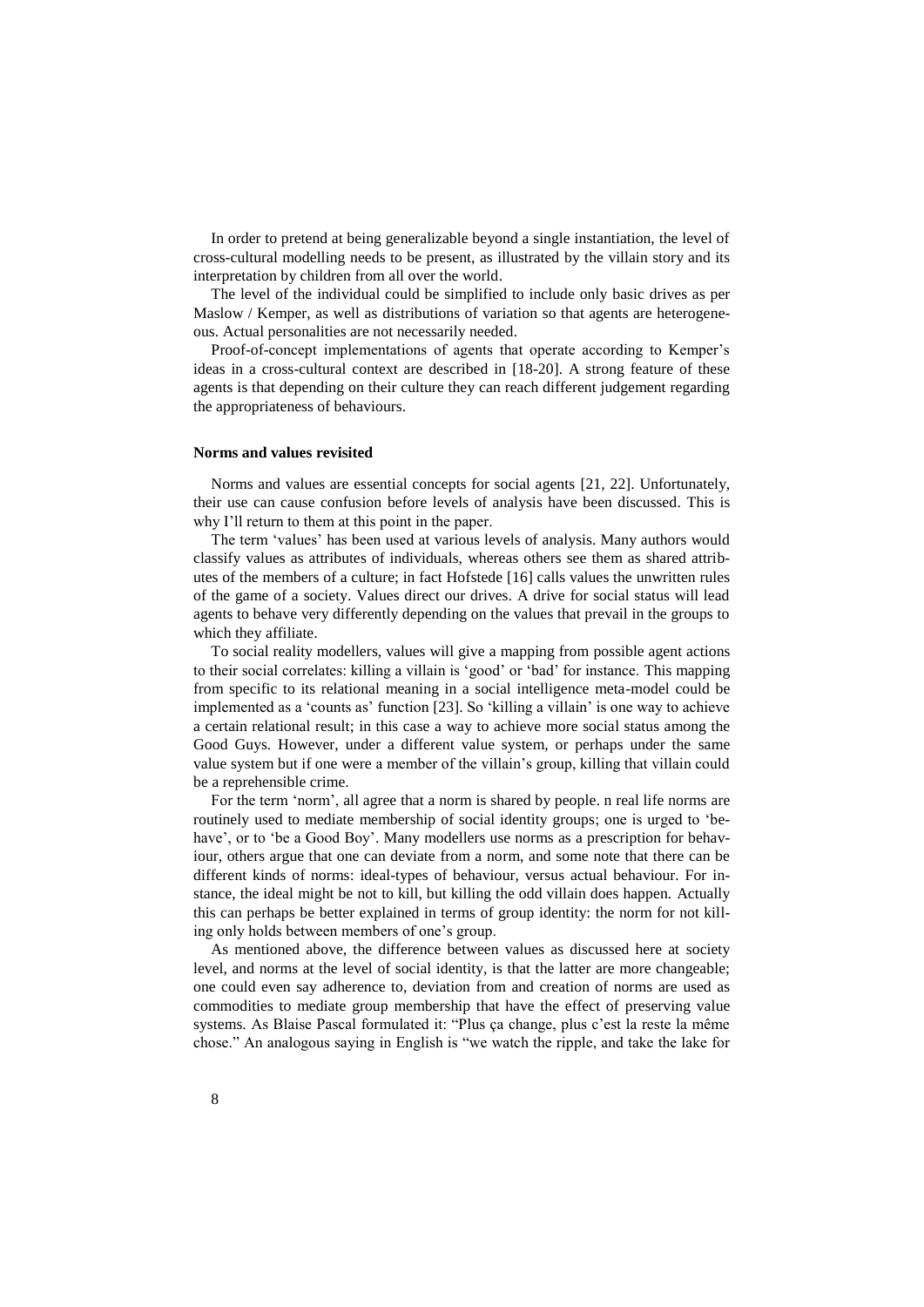granted". The more norms change, the more they perpetuate the value system that underlies their dynamics.

A rich model of social identity will no doubt require implementing norms as well as values. The former will be linked to specific agent behaviour at the level of social identity through counts-as logic [\[24\]](#page-11-11). The latter will be linked to the cultural level.

#### **Language**

A recurring controversy in AI is how much of human behaviour one can understand without language. A full article could be devoted to this, for which the present article is not the place. Briefly, the positions are as follows. On one side are those who maintain that humans language makes humans different in kind from animals; this holds e.g. for Michael Tomasello. On the other side are those who stress the similarities across creatures, finding only differences in degree between humans, bonobos, great whales, etcetera. This includes for instance Frans de Waal.

Historically, the strength of the first position has been on the decline for centuries, since times when not even all human beings were granted humanity [\[25\]](#page-11-12). In fact there could be a social identity issue at stake: are we prepared to consider ourselves as similar to apes, for instance? Each categorical barrier between humans and other creatures used up till today has been discarded on closer scrutiny. This includes language use. All kinds of creatures have been found to be remarkably good at conveying social intention, without using full-fledged languages of the kinds I'm writing this article in.

In conclusion, it seems wise to adopt the position that, as far as social intelligence goes, language is a means of expression, not a source. This is in effect the position taken by Heise [\[14\]](#page-11-3) in the agent-based model discussed earlier and by myself in [\[11\]](#page-11-0).

#### **Embodiment**

How much change would there be in the need for social intelligence depending on whether it was meant for a robotic application, a realistic 3-D virtual world, or a simple grid?

There is no doubt that embodiment changes many things. One has to link the physical world to the social. If the superhero wants to kill the villain, he needs a heavy, solid object, such as a stick – is one to be found in the environment? In a nonembodied world there would not be a stick, nor a dexterous hit that kills. That would not change the intention though, and the superhero's skill could be modelled by a chance of succeeding in killing the villain.

The argument in this paper is based on [1], in which there is no embodiment. My position is that it should be applicable to any world. The individual differences, social identities, status-power motives and cultures are given links to the physical reality, which adds enormously to complexity and required computational power bot does not in any way invalidate the social intelligence needed. Embodiment adds many things but removes none.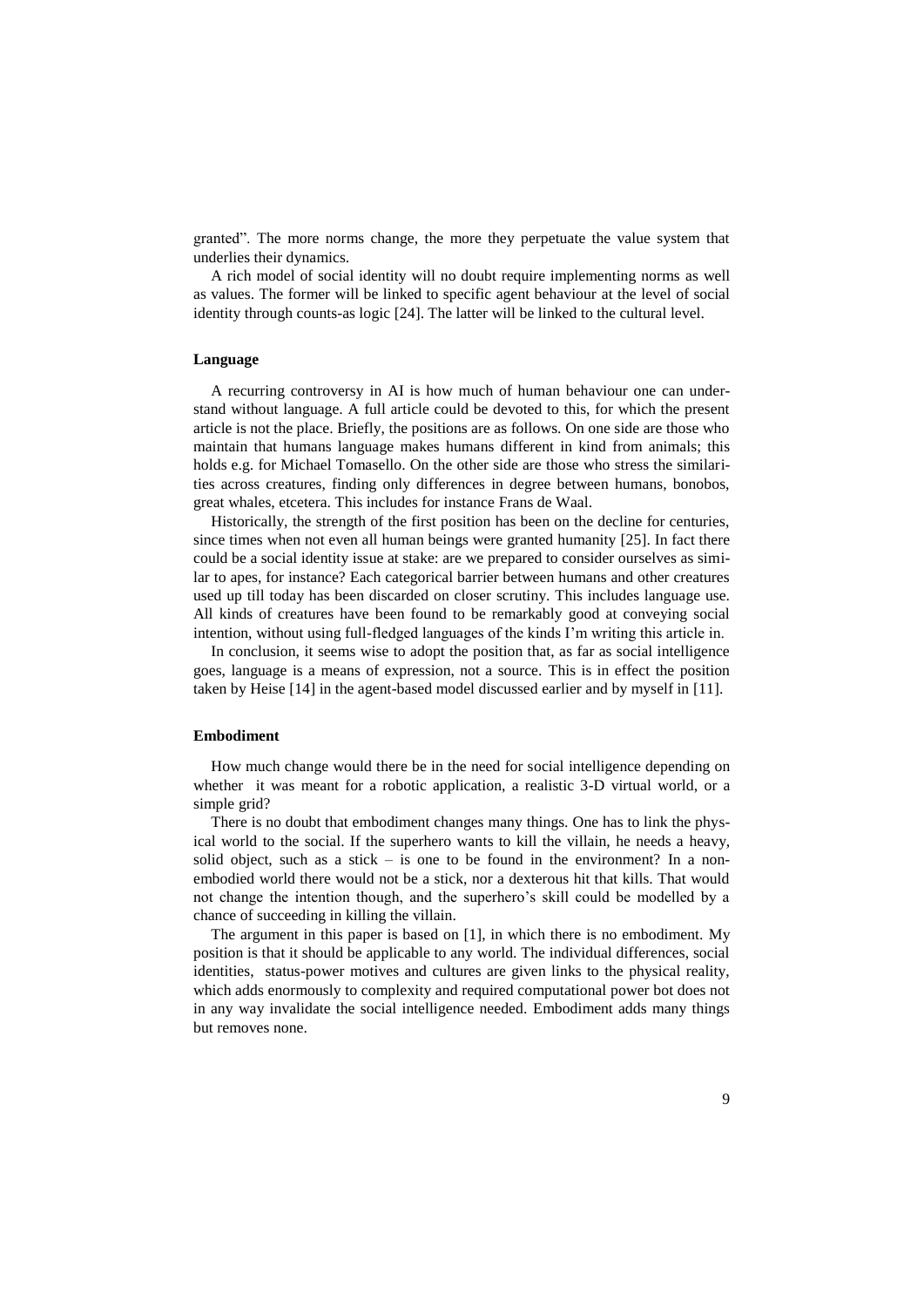### **The example revisited**

If we modelled the villain-superhero story using these basic theories, what could we get? Of course this is a subjective matter, if only because anybody, including the present author, reads with a subjective lens influenced by individual experience and personality, group affiliation and social identity, and culture (one academic Dutch reader of the manuscript commented that she suspected the superhero might be a mafia boss, hence a Bad Guy, and the sidekick a gullible chick, hence good but stupid – so she introduced another distinction, between smart and stupid). The attempt is to be as dispassionate as possible about it.

- Individual: The characters are all archetypes, so individual personality is not needed, and general assumptions about relative importance of drives are made that derive from the cultural level. In the villain story for instance, the social role of power is essential.
- Social identity: There are two group identities: the Good Guys, and the Bad Guys. Part good, part bad has no place. The villain is the only Bad Guy. There are no family relations. The superhero and the girl are friends. The sexual domain is implicit – they are probably sexual partners too – but kept outside the story.
- Sociology: When it comes to power, the superhero is the most powerful, followed by the villain, girl and police officer, perhaps but not certainly in that order. When it comes to status claims, the villain claims superhero status (maximally high) while the girl only claims ordinary status for a young girl (implicitly sexually attractive). Talking about status conferral tendencies, the superhero and girl are friends and will always protect one another from the power of others.
- Culture: At the level of culture, it is the case that power dynamics are more important than status dynamics. All protagonists are ready to use power against one another, in a violent manner. None respect others' status to the point of obedience, i.e. to the point of refraining from power use voluntarily. We thus implicitly have a masculine, indulgent culture with a smallish power distance.

This defines our situation at the four levels of analysis. Our agents would need beliefs and knowledge about the above. Many of those would be of a generic kind, e.g. what does it mean to be a girl as opposed to a boy, and what behavioural intentions can be used with others depending on relative status and power.

Note that like Felli et al.'s model [\[1\]](#page-10-0), it does not yet say anything about the more proximate aspects of modelling: personalities, capacities, the physical world; it could quite conceivably be paired with such a system though.

Felli et al.'s article contains some elements that could be developed in the direction of this paper's concepts. Their stereotypical reasoning, notably, could be elaborated in that direction.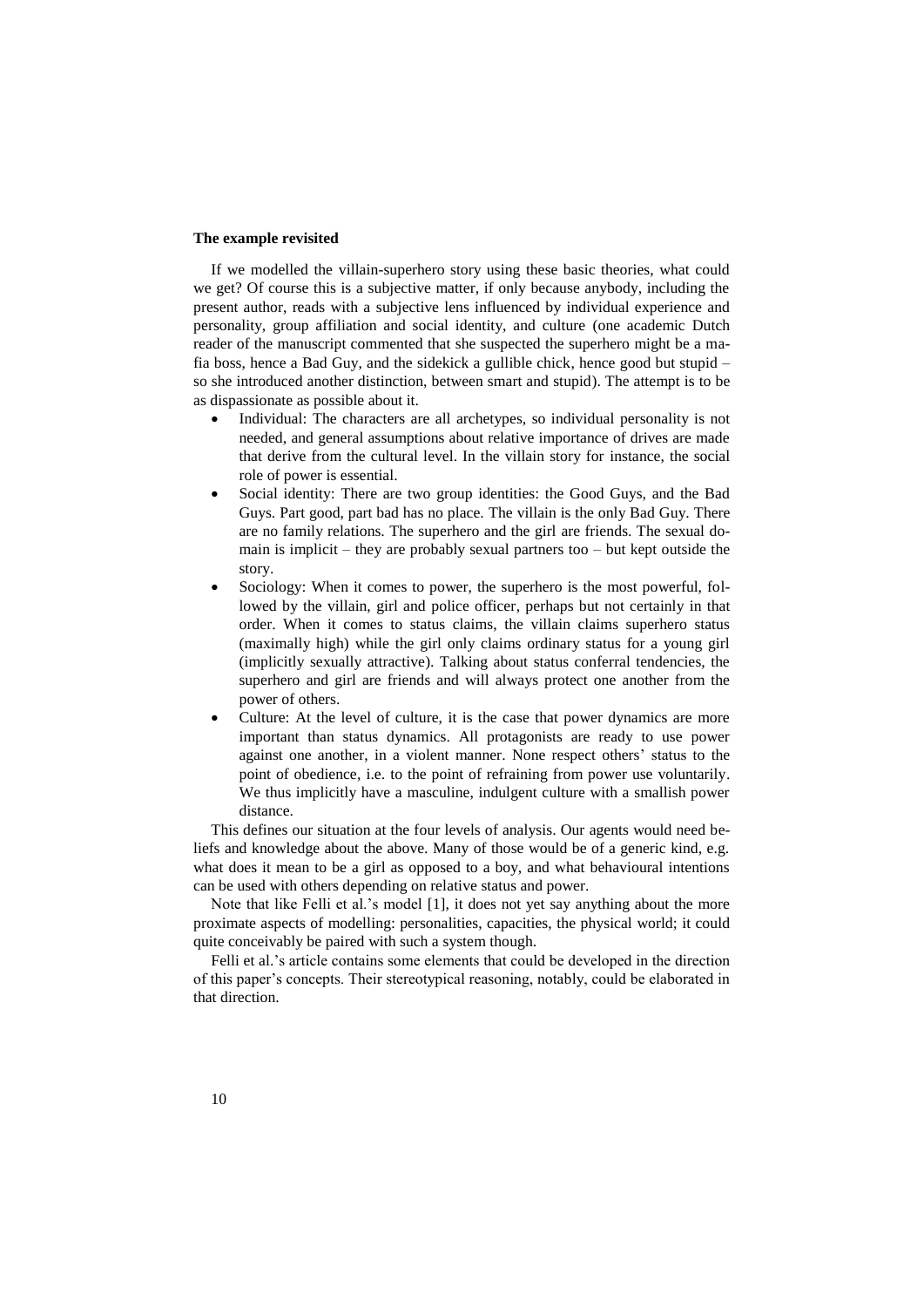## **4 Conclusions**

This paper argued that, like children, socially intelligent agents need to be raised. They need a socializing process if the ambitions of modellers of social intelligence are to build generically intelligent agents. These modellers then need to tackle basic 'why' and 'with whom' elements of social behaviour, similarly to the way children learn about the social world. When these basics are modelled in satisfactory ways, the generic models can be used by others to build their cognitively sophisticated, situationally instantiated, 'what' and 'how' logics. Without the generic level, the field will be left with a body of disparate applications.

This is a way of saying that the field of modelling social intelligence would profit from adopting some elements from the evolution, as well as the ontogenetics, of social intelligence itself. Be social first, intelligent next. In terms of level of analysis, start with the big picture, not the details. These two elements may prove fertile directions for development of our field.

### **Acknowledgements**

The author is grateful for NIAS, the Netherlands Institute for Advanced Studies in the humanities and social sciences, for offering him a fellowship with Frank Dignum and Rui Prada. The manuscript has much benefited from the comments of Katy Hofstede and Sjoukje Osinga. Reviewer comments were valuable as well.

### **Literature**

<span id="page-10-0"></span>1. Felli, P., Miller, T., Muise, C., Pearce, A., Sonenberg, A.: Artificial social reasoning: computational mechanisms for reasoning about others. The International Conference on Social Robotics, (2014)

<span id="page-10-1"></span>2. Dignum, F., Hofstede, G.J., Prada, R.: Let's get social! From autistic to social agents. In: Conference Let's get social! From autistic to social agents, pp. 1161-1164. IFAAMAS, (Year)

<span id="page-10-2"></span>3. McClelland, D.C.: Human Motivation. Cambridge University Press (1987)

<span id="page-10-3"></span>4. Maslow, A.H.: Motivation and Personality. Harper&Row, New York (1970)

<span id="page-10-4"></span>5. Frijda, N.H.: The Emotions. Cambridge University Press, Cambridge (1986)

<span id="page-10-5"></span>6. McCrae, R.R., Costa, P.T.j.: Personality in Adulthood: A Five-Factor Theory Perspective. Guildford, New York (2003)

<span id="page-10-6"></span>7. Hofstede, G., McCrae, R.R.: Personality and Culture Revisited: Linking Traits and Dimensions of Culture. Cross-cultural Research 38, 52-80 (2004)

<span id="page-10-7"></span>8. Hofstede, G.: A European in Asia. Asian Journal of Social Psychology 10, 16-21 (2007)

<span id="page-10-8"></span>9. Brown, R.: Group Processes: Dynamics within and between groups. Blackwell, Malden, MA (2000)

<span id="page-10-9"></span>10. Prada, R., Paiva, A.: Believable groups of synthetic characters. In: Conference Believable groups of synthetic characters, pp. 37-43. ACM, (Year)